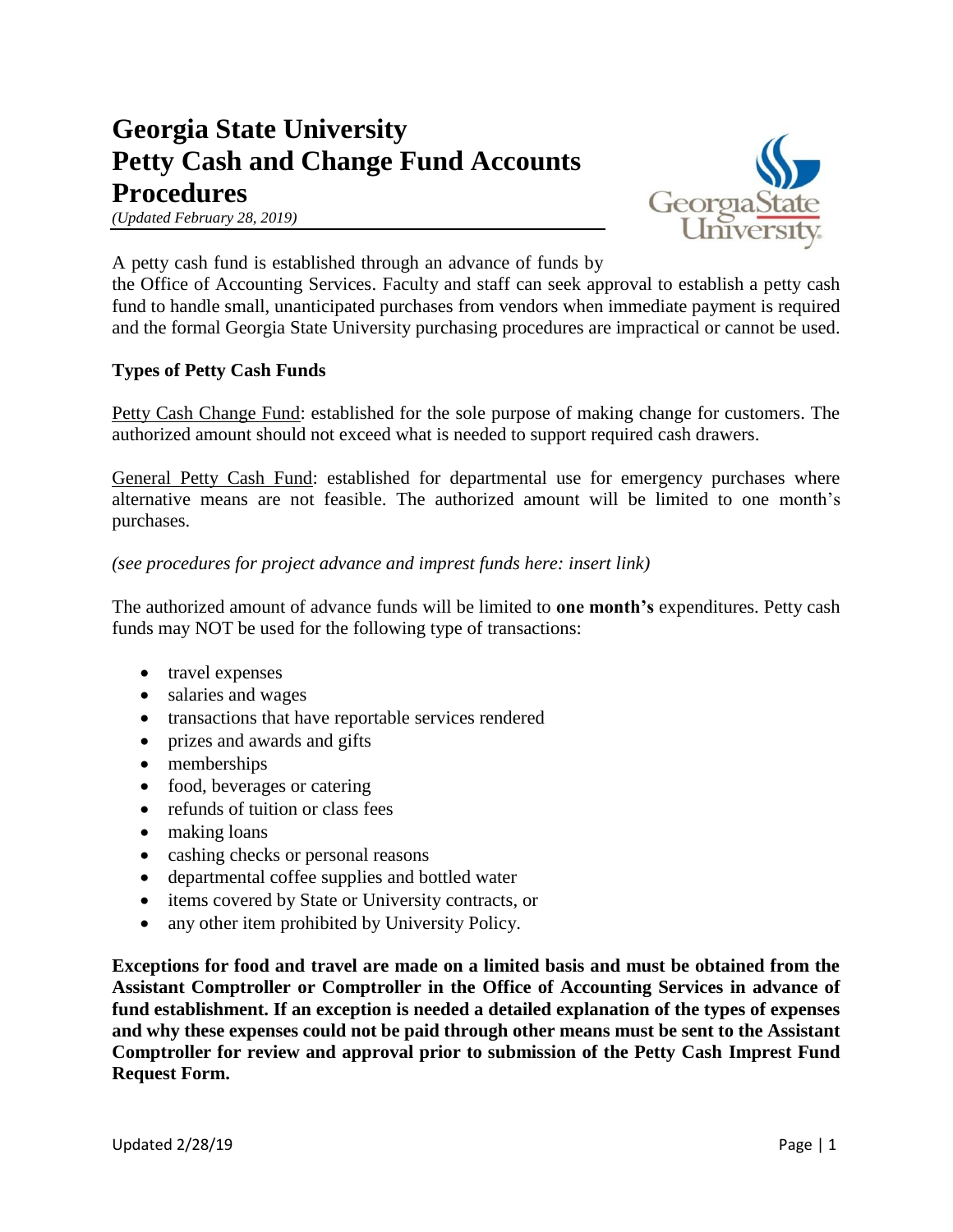## **Establishing a Petty Cash Fund**

- 1. To establish a petty cash fund, a requesting faculty or staff member must complete and submit the Petty Cash Imprest Fund Request Form to the Office of Accounting Services via interoffice mail box 4030 or via e-mail at advance imprestfund@gsu.edu.
- 2. The Custodian of the fund must be a full-time faculty or staff member at Georgia State University. The Custodian must accept personal responsibility for the safety, proper usage and return of the funds entrusted.
- 3. In certain circumstances the actual handling of the funds may be delegated but the responsibility of the funds remains with the Custodian. Custodians must follow cash handling procedures when delegating disbursement responsibilities and remain responsible for all activities of delegates.
- 4. The Fund Custodian is required to sign a Petty Cash Imprest Fund Request Form, taking personal responsibility for the Fund. The responsibilities include:
	- a. the use of the funds only for approved and allowable purposes
	- b. maintenance of accurate records that meet all requirements
	- c. security of the funds and records in the approved location listed on the Form
	- d. accountability for all sums/documentation at all times
	- e. ensuring the availability of funds in the funding source budget to cover expenses.
- 5. The form must be signed by the Custodian and the appropriate Director, Department Head or Dean's Office Official as an approver. The Custodian and the approver cannot be the same individual and the approver cannot be a subordinate of the Custodian. The form must be completed in its entirety to be processed.
- 6. If fund handling duties will be delegated, a completed Delegate Disclosure Form must also be submitted.
- 7. If a request package is e-mailed the approver must be copied on the e-mail.
- 8. Upon approval, the Office of Accounting Services will coordinate with the Office of Disbursements to deposit the funds into the Custodian's bank account. The fund must remain intact either in cash or in cash and authorized receipts for purchases.
- 9. Funds are advanced to the Custodian and are not expensed to the funding source until documentation is provided to show the funds were spent on allowable expenses at the time of replenishment or closure.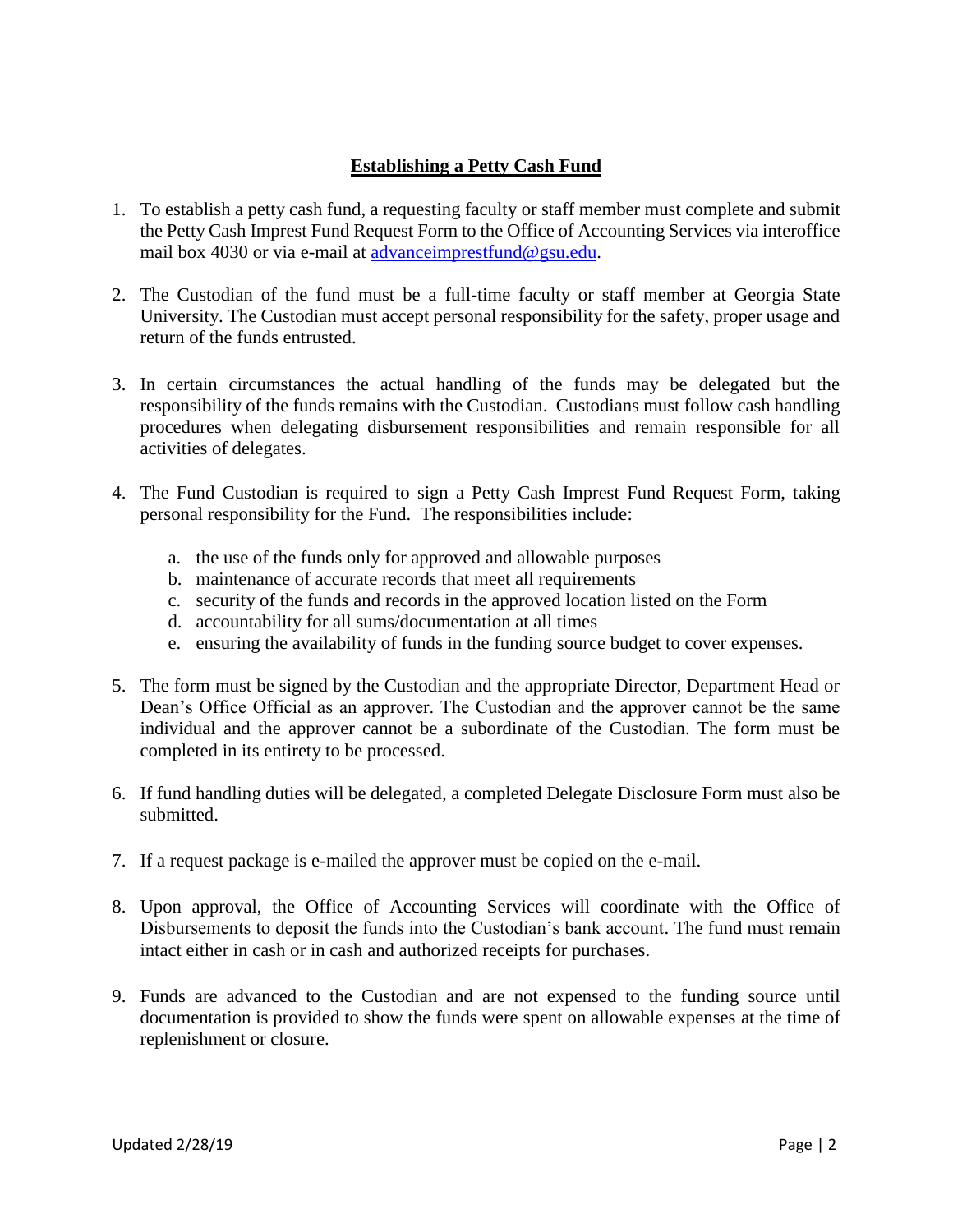**If incomplete or invalid receipts are presented the custodian will be personally responsible for returning the funds related to those expenses to the university via cash, personal check or money order.** 

## **Replenishing a Fund**

- 1. The Custodian must e-mail a completed Currency Request Form to the Cashier's Office at [cashier@gsu.edu](mailto:cashier@gsu.edu) 2 business days prior to replenishment.
- 2. Complete the Petty Cash Imprest Fund Replenishment form and take it to the Cashier's Office along with valid original vendor receipts. Custodian should retain copies of the completed form and accompanying receipts for at least 5 years after replenishment.
- 3. The cashier will provide a receipt which **must** be kept by the Custodian, along with all receipts, for at least 5 years after replenishment.
- 4. Petty Cash funds may be replenished as often as needed but must be replenished no less frequently than every 60 days.
- 5. If a receipt is lost a replacement should be requested from the vendor or a memo explaining why a valid receipt is not being provided must accompany the Replenishment Form. The memo must be signed by a Director, Department Head or Dean's Office Official. A signed memo must also accompany any receipts dated more than 60 days from the replenishment date.

## **Responsibilities and Procedures for Operating a Fund**

Custodian Responsibilities

- The Custodian of the fund is fully responsible for the safekeeping of the fund and for its proper usage. The custodian must exercise caution in the administration and protection of the fund in their possession.
- Ensure that appropriate receipts are obtained to support all disbursements, that disbursements are always appropriate in nature and reconciled. Receipts should be logged and maintained as the expenses occur.
- Petty Cash change funds should be counted daily.
- Access to the fund should be limited to the Petty Cash Custodian. Delegated access must be documented on the Delegate Disclosure Form and cash handling procedures must be followed.
- Petty cash funds must not be commingled with any other funds or used for any purpose other than what was requested on the application.
- Any discrepancies in the fund are the responsibility of the Custodian and/or the Director, Department Head, or Dean's Office Official that approved the request.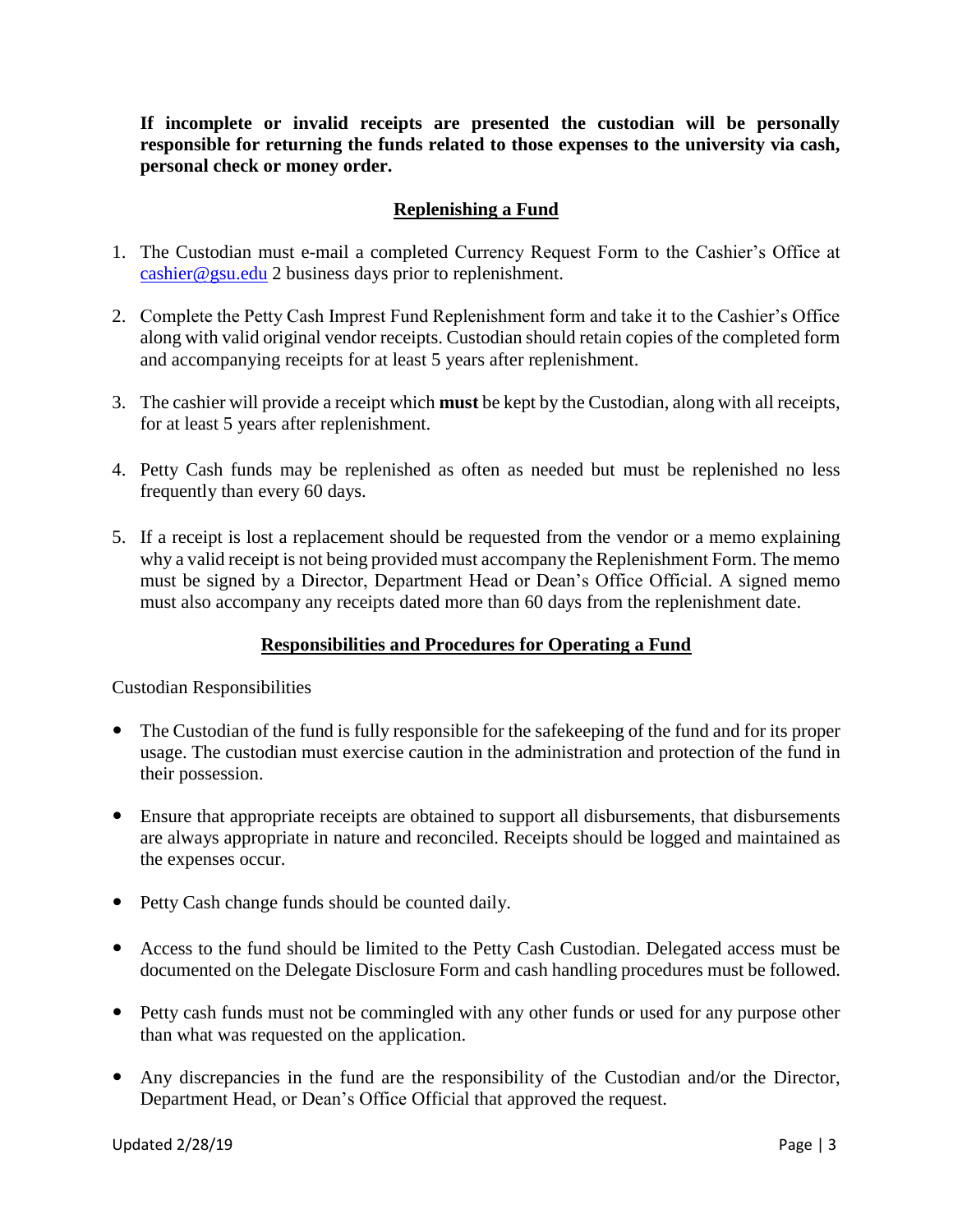- It is the responsibility of the Custodian to follow current University policies and procedures in maintaining the petty cash fund.
- The funds should be in a locked office safe, file safe or reinforced lockable file or desk with padlock that secures all drawers at all times and the key should be kept in the Custodian's possession. At no time should the funds be left in unlocked desk drawers or cabinets. All cashiering tills must have locked tops. Custodians, not delegates, are responsible for aggregating and locking tills at the close of each business day.
- If a Custodian is going to be out for an extended period of time, a temporary Custodian should be assigned by submitting a Petty Cash Custodian Change Form. Once the permanent Custodian returns, a revised Petty Cash Custodian Change Form should be submitted.
- Loss from Theft of Funds or any significant shortage: If a loss or theft occurs, it must be reported immediately to the immediate supervisor for reporting to the Unit Head and University Police if appropriate. If it is determined the Custodian might have been negligent in their duty to safeguard the petty cash, the Custodian may be held liable for replacement of the funds or subject to disciplinary action up to and including termination.
- Any overage and shortage should be reported to the immediate supervisor immediately and booked via journal entry to the over/short expense account (704100) or added as a line to the over/short expense account (704100) on the Deposit Remittance Form and **not** adjusted to sales revenue.

## **Reconciling a Fund**

Reconciler Responsibilities

- Count cash and verify receipts to ensure that the amount of the Petty Cash Change Fund or the Petty Cash General Fund agrees with the amount recorded in the general ledger.
- A monthly reconciliation is required for all petty cash funds. This cash count should always be done in the presence of the Custodian and when completed should be documented and signed by the reconciler as well as the Custodian. Monthly reconciliation count sheets must be kept for 2 fiscal years and provided upon request. Failure to properly conduct reconciliations and retain documentation may result in termination of the fund.
- The total of all paid receipts and cash on hand must always agree with the authorized amount of the funds.
- Signed reconciliations and updated Delegate Disclosure Forms are required to be turned into the Office of Accounting Services quarterly (September 30, December 31, March 31, and June 30) at a minimum. Although they may be requested by the Office of Accounting Services and/or University Auditing and Advisory Services, at any time throughout the year.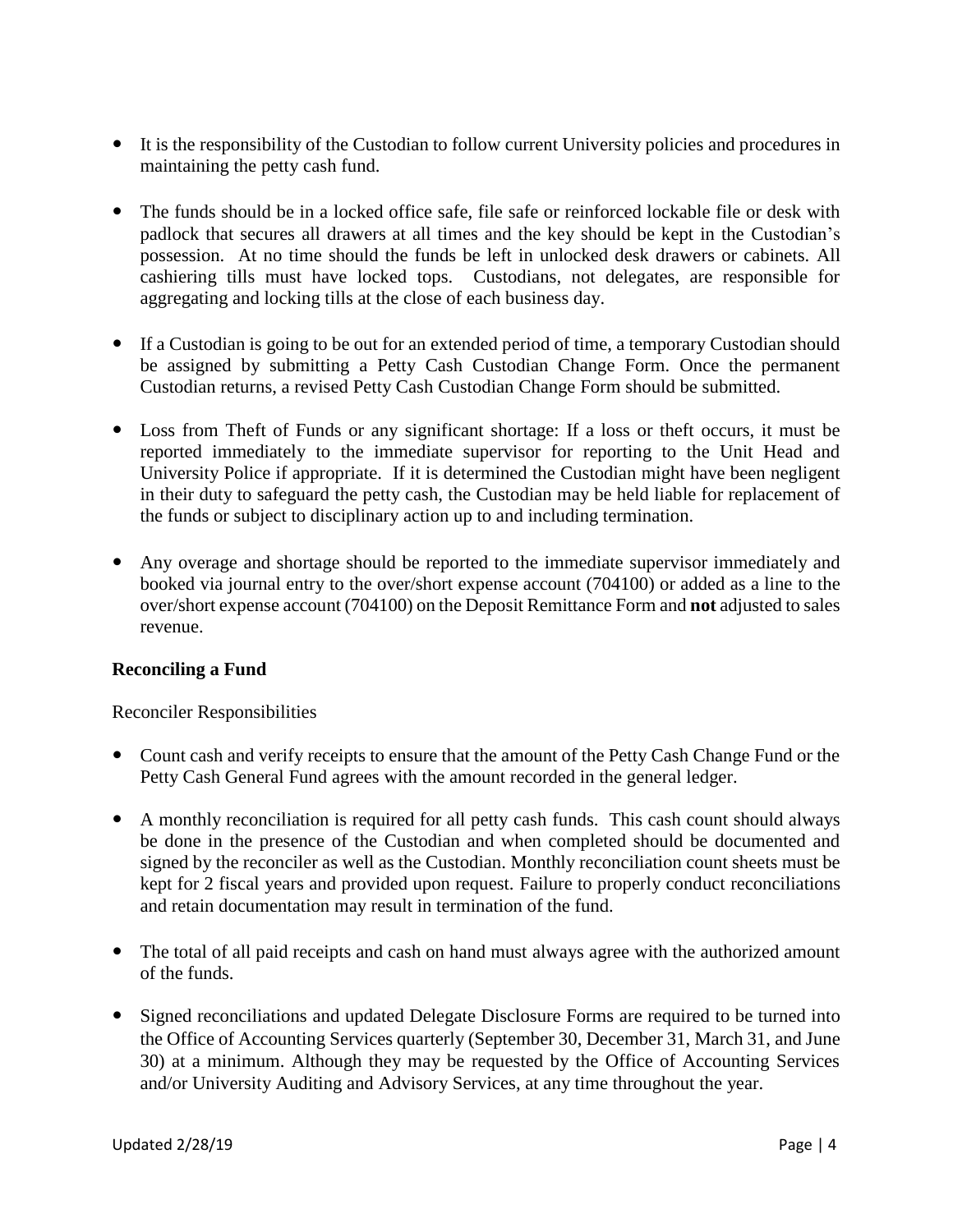The Change Fund Count Sheet or the General Fund Count Sheet should be used in the reconciling process depending on the type of fund you have.

#### **Modifying a Fund**

There are a few reasons a petty cash fund would need to be modified including a change in Custodian when the current Custodian leaves the University or unit due to promotion, transfer or resignation or an increase in the amount of the fund.

#### Change of Custodian

- o When changing the Custodian, a reconciliation of the fund must be provided to the Office of Accounting Services. This must be reviewed and signed by the current Custodian and Director, Department Head, or Dean's Office Official.
- o A Petty Cash Imprest Fund Change Request Form establishing the new custodian must be completed and submitted to the Director of Accounting Services along with a memo indicating the reason for the change.

Request for increase in fund

o To increase a petty cash fund a Petty Cash Imprest Fund Change Request Form must be completed and submitted to the Director of Accounting Services along with a letter of explanation addressing the need for the increase in the fund, including an analysis justifying the dollar amount requested.

#### **Closing a Fund**

- To close a fund, the Custodian must submit the following to the Cashier's Office:
	- o A complete and approved Petty Cash Closing Form
	- o All unspent cash (currency or a check made payable to Georgia State University)
	- o All receipts from expenditures since the last replenishment
	- o A copy of the fully executed original Petty Cash Imprest Fund Request Form
- The cashier will provide a receipt which **must** be kept, along with all receipts, by the Custodian for 5 years after fund closure.

#### **Audit of a Fund**

 Petty Cash funds are subject to surprise audits and must be made available upon request of University Auditing and Advisory Services and external auditors who may make periodic audits to aid the department in proper handling of the funds.